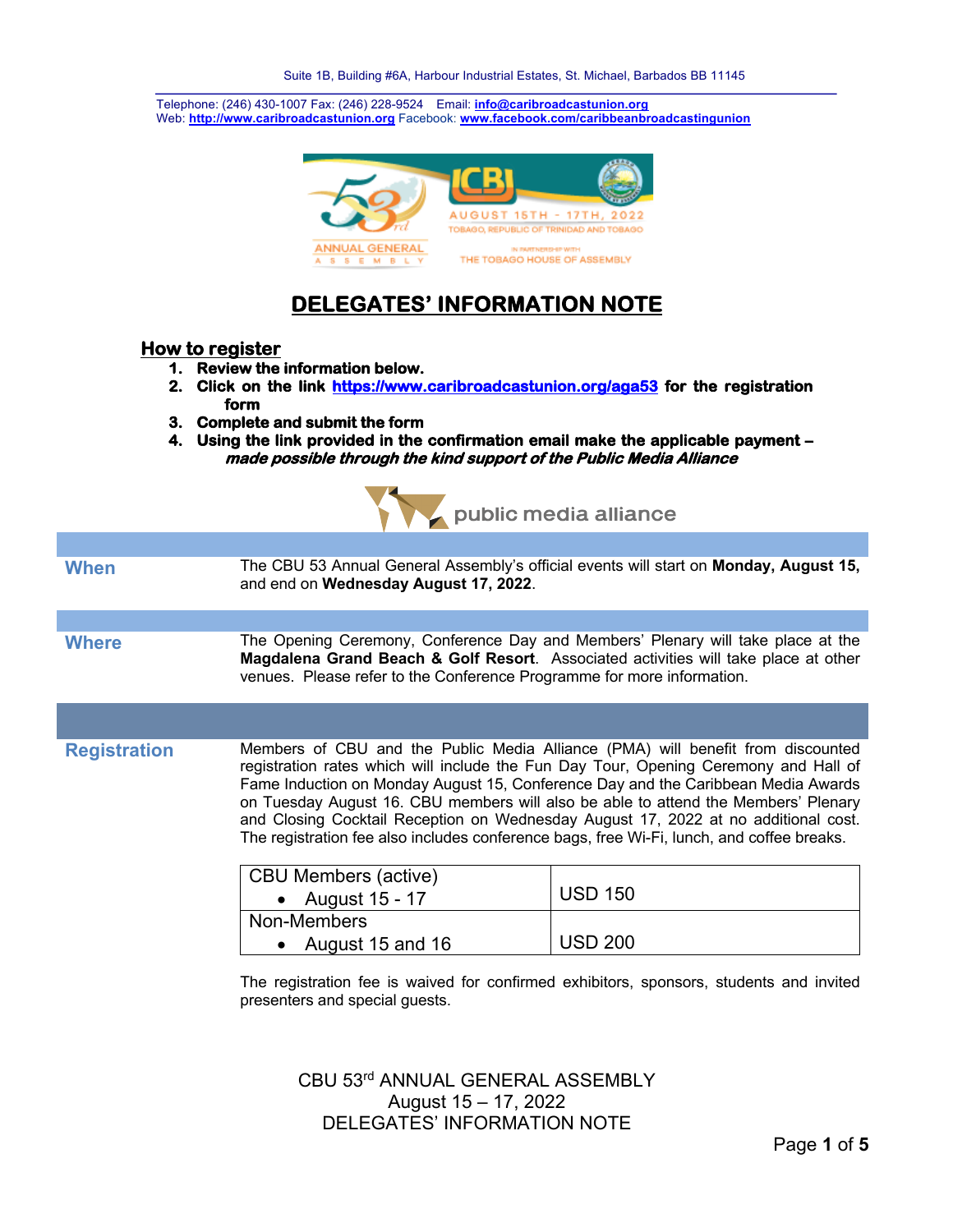**Accommodation** The CBU has arranged for a block booking and negotiated discounted room rates<sup>1</sup> for AGA delegates for the period **August 11 – 19, 2022** at the **Magdalena Grand Beach & Golf Resorts. Address:** Tobago Plantations Estate, Lowlands, Tobago W.I. Website: www.magdalenagrand.com **Email**: info@MagdalenaGrand.com **Telephone:** (868) 660-8500

**Fax** (868) 660-8811

| <b>ROOM</b>       | <b>SINGLE/DOUBLE</b><br><b>OCCUPANCY</b> | <b>SINGLE/DOUBLE</b><br><b>OCCUPANCY</b> |
|-------------------|------------------------------------------|------------------------------------------|
|                   | <b>PER NIGHT (USD)</b>                   | PER NIGHT (TTD)                          |
| Deluxe King       | 162.26                                   | 1,100.00                                 |
| Deluxe Double Bed | 185.86                                   | 1,260.00                                 |
| One Bedroom Suite | 355.35                                   | 2,409.00                                 |
| Two Bedroom Suite | 542.83                                   | 3,680.00                                 |

Extra Person: USD 56.64 / TTD 384.00 per person inclusive of breakfast plus taxes Rollaway Beds: USD 18.88 / TT 128.00 per rollaway per night

#### **To make your hotel booking**

- Contact the Reservation Department reservations@magdalenagrand.com or phone (868) 660 8800 (local) or 1 866 353 6222 (international)
- Go to the site www.magdalenagrand.com and

### **The booking code for the discounted rates is 2202CBU**

Reservations office hours are Monday to Friday 8:00 AM – 8:00 PM and Saturday, Sundays & & Public Holidays 8:00 AM – 5:00 PM.

Check out is at 1.00 PM. Late check-out from by 3.00 PM attracts a charge of TTD 244. and between 3.00 and 6.00 pm a fee of TTD 488 inclusive of all taxes. The charge for checkout after 6.00 PM is the cost of an additional night.

| <b>Meals</b> | Additional meal plans are available are as follows:                         |  |
|--------------|-----------------------------------------------------------------------------|--|
|              | Dinner Plan: MAP (Modified American Plan), add TT 320 per person per night, |  |

<sup>1</sup> The rates quoted include: full buffet breakfast; and taxes

CBU 53rd ANNUAL GENERAL ASSEMBLY

## August 15 – 17, 2022

DELEGATES' INFORMATION NOTE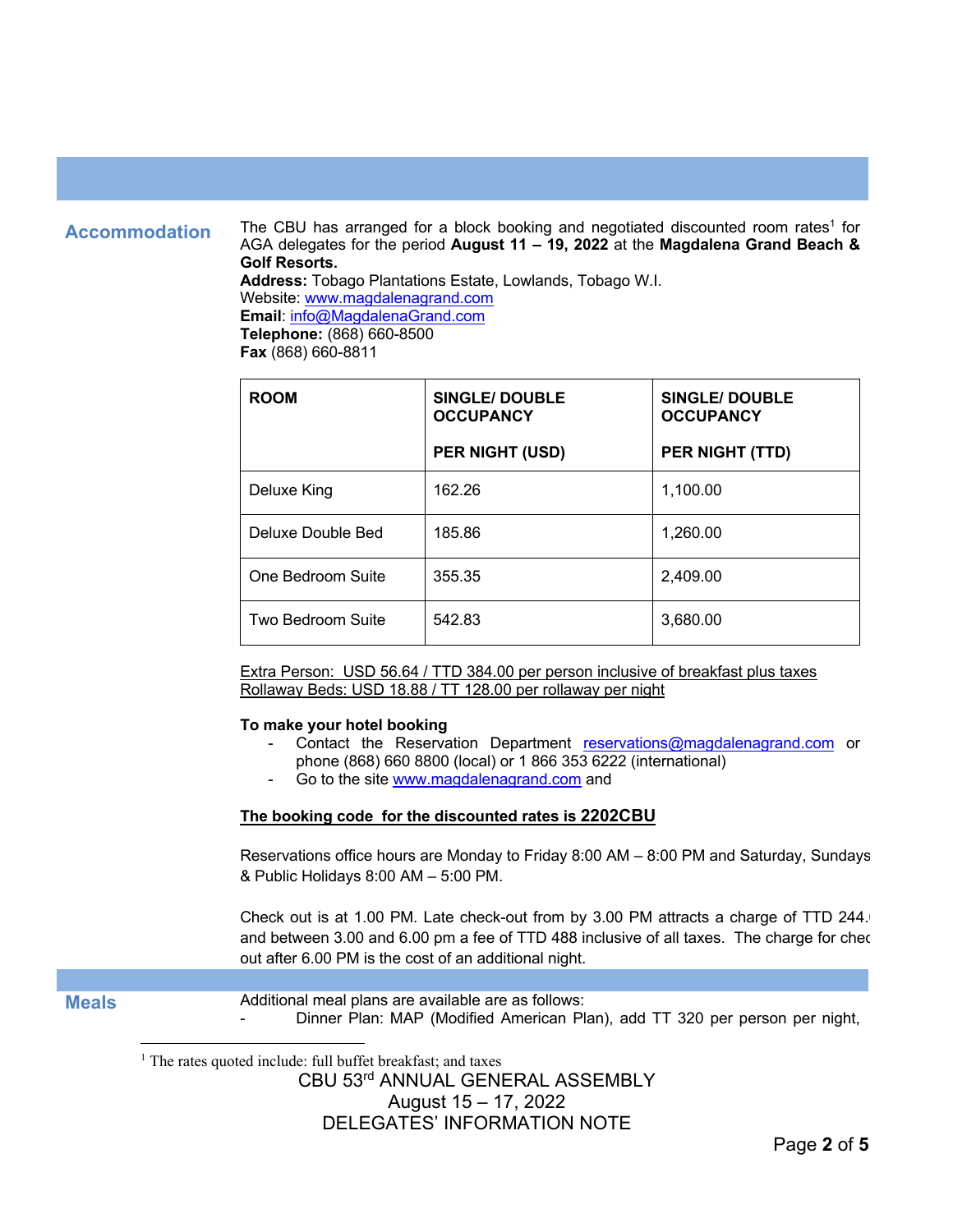inclusive of all taxes and service charge.

- Lunch & Dinner Plan: FAP (Full American Plan) add TT 480 per person per night, inclusive of all taxes and service charge.

Children up to 12 years, 50% discount on all meal plans

The Pembois Restaurant will be the main restaurant for breakfast for AGA delegates.

| <b>Flight</b><br><b>Arrangements</b> | The CBU has negotiated <b>preferential airfare</b> for Assembly delegates travelling on<br>Caribbean Airlines, for the period August 12 - 20, 2022.                                                                                                                                                                  |
|--------------------------------------|----------------------------------------------------------------------------------------------------------------------------------------------------------------------------------------------------------------------------------------------------------------------------------------------------------------------|
|                                      | To benefit from <i>the ten percent (10%) discount on tickets</i> book via Caribbean Airlines'<br>website https://www.caribbean-airlines.com ONLY enter the Promo Code CBUAG22.                                                                                                                                       |
|                                      | Please note that this concession will not apply to travel on the domestic air bridge<br>between Trinidad and Tobago and is also applicable to fares in the Classic and Flex<br>(Economy Class) Category ONLY.                                                                                                        |
|                                      | Booking period - To benefit from the discount all bookings must be completed by<br><u>15 July 2022</u>                                                                                                                                                                                                               |
|                                      | Delegates are encouraged to plan their travel to arrive in Tobago in time for the 8.00 am<br>start to the Fun Day on Monday August 15, 2022.                                                                                                                                                                         |
|                                      |                                                                                                                                                                                                                                                                                                                      |
| <b>Transfers on</b>                  | ARRIVING AT A.N.R ROBINSON INTERNATIONAL AIRPORT IN CROWN POINT.                                                                                                                                                                                                                                                     |
| <b>Arrival &amp;</b>                 | <b>TOBAGO</b>                                                                                                                                                                                                                                                                                                        |
| <b>Departure</b>                     | Arrangements can be made for airport transfers for delegates staying at the conference<br>hotel. These can be confirmed when making the hotel booking. Airport transfers will be<br>TTD 100 for up to three (3) persons in a vehicle.                                                                                |
|                                      | The journey time by car from the airport to the conference hotel is about twenty (20)<br>minutes. Taxis are also available from the airport. The usual fare is TTD 10 for up to two<br>(2) passengers.                                                                                                               |
|                                      | A tourist information desk is located just outside the terminal building next to arrivals.                                                                                                                                                                                                                           |
|                                      |                                                                                                                                                                                                                                                                                                                      |
| <b>Visas</b>                         | <b>CARICOM passport holders are NOT subject to visa obligations to enter Trinidad and</b><br>Tobago.                                                                                                                                                                                                                 |
|                                      | Participants who are NOT CARICOM PASSPORT HOLDERS may be subject to visa<br>requirements. (Please see attached list) Persons requiring a visa should contact the<br>nearest Trinidad and Tobago Consular Office. A list can be found at the following link:<br><b>Trinidad and Tobago Embassies High Commissions</b> |
|                                      | CBU will provide support letters for visa applicants. To access this assistance please<br>send a written request with scanned copy of the passport cover and ID pages to<br>cbuadmin@caribsurf.com                                                                                                                   |
|                                      | CBU 53rd ANNUAL GENERAL ASSEMBLY                                                                                                                                                                                                                                                                                     |
|                                      | August 15 - 17, 2022                                                                                                                                                                                                                                                                                                 |
|                                      | DELEGATES' INFORMATION NOTE                                                                                                                                                                                                                                                                                          |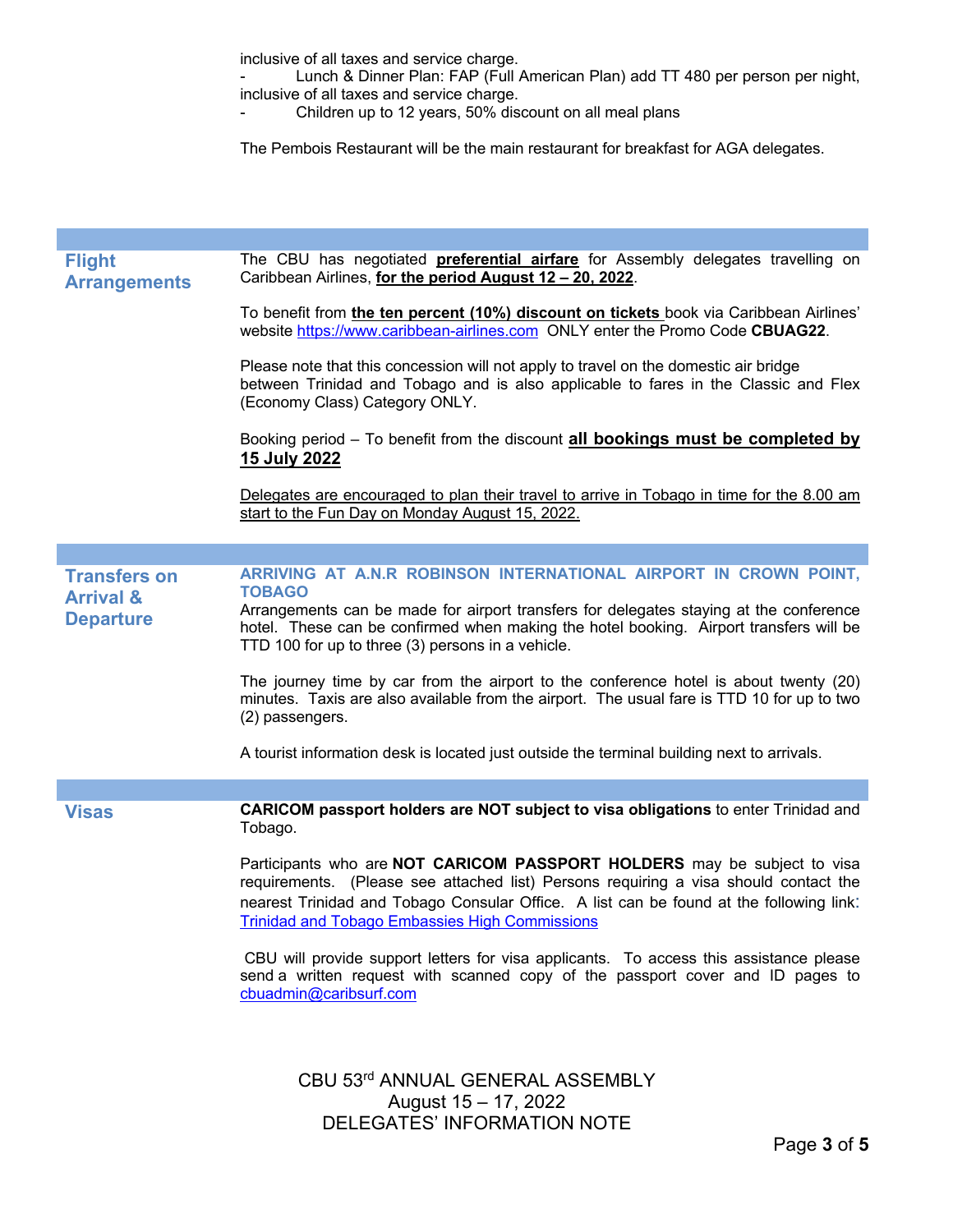| <b>Currency</b>                                                | The currency unit of the Republic of Trinidad and Tobago is the TT dollar. There are bills<br>to the value of TTD 1.00; TTD 5.00; TTD 10.00; TTD 20.00; TTD 50.00; and TTD 100.00.<br>UK Sterling or US dollar travellers' cheques are freely negotiable at any bank, major<br>business place or hotel.<br>The TT dollar floats against the US dollar and the current exchange rate is TTD 6.75 =<br><b>USD 1.00.</b><br>Credit cards can be used freely.<br>The Magdalena Front Desk team will conduct currency exchange of USD or TTD at any<br>time.<br>NB: there is a per day exchange rate limit of USD 200.00 per day per person. |
|----------------------------------------------------------------|-----------------------------------------------------------------------------------------------------------------------------------------------------------------------------------------------------------------------------------------------------------------------------------------------------------------------------------------------------------------------------------------------------------------------------------------------------------------------------------------------------------------------------------------------------------------------------------------------------------------------------------------|
| <b>Conference</b><br><b>Facilities</b>                         | Hotel facilities are accessible to wheelchairs. Fully adapted accommodation for disabled<br>For any <b>special needs</b> - including dietary requirements - please<br>persons is limited.<br>include the information in the registration form.                                                                                                                                                                                                                                                                                                                                                                                          |
|                                                                | Taxis: Are widely available and can be requested at the hotel front desk.                                                                                                                                                                                                                                                                                                                                                                                                                                                                                                                                                               |
| <b>Ground</b><br><b>Transportation &amp;</b><br><b>Tipping</b> | Tipping is generally not required but is appreciated in restaurants and cafés.                                                                                                                                                                                                                                                                                                                                                                                                                                                                                                                                                          |
|                                                                |                                                                                                                                                                                                                                                                                                                                                                                                                                                                                                                                                                                                                                         |
| <b>Business Hours</b>                                          | There is a gift shop at the hotel - Cards and Things.                                                                                                                                                                                                                                                                                                                                                                                                                                                                                                                                                                                   |
|                                                                | Shops: Most shops in the Tobago capital of Scarborough open 8.00 AM to 4.00 PM<br>Monday to Saturday; and are closed on Sundays.<br>Banks: Mondays to Thursdays 8.00 a.m. to 2.00 p.m.<br>8.00 a.m. to 1.00 p.m. and 3.00 p.m. to 5.00 p.m.<br>Fridays                                                                                                                                                                                                                                                                                                                                                                                  |
|                                                                |                                                                                                                                                                                                                                                                                                                                                                                                                                                                                                                                                                                                                                         |
| <b>Weather &amp; Time</b><br><b>Zone</b>                       | Tobago has tropical weather. Over the course of the year, the temperature typically<br>varies from 72°F to 90°F. The summer in Tobago is from June to August with<br>temperatures that can reach 93°.                                                                                                                                                                                                                                                                                                                                                                                                                                   |
|                                                                | The Tobago time zone is GMT/UTC - 4/ Atlantic Standard Time.                                                                                                                                                                                                                                                                                                                                                                                                                                                                                                                                                                            |
| <b>Meeting Attire</b>                                          | Business wear, suitable for a tropical climate, is recommended. However, working<br>sessions will be in air-conditioned rooms and delegates should dress appropriately for<br>these sessions.                                                                                                                                                                                                                                                                                                                                                                                                                                           |
|                                                                |                                                                                                                                                                                                                                                                                                                                                                                                                                                                                                                                                                                                                                         |
| <b>Fun Day</b>                                                 | With the kind support of the Tobago House of Assembly, registered delegates are invited<br>to participate in an tsland tour "Taste of Tobago". The Tour will begin at 8.00 a.m.<br>Interested participants, who have indicated their intention to attend in their registration<br>forms are asked to assemble no later than 7.45 am at the hotel lobby                                                                                                                                                                                                                                                                                  |
|                                                                | Ground transportation will be provided to several attractions. Lunch will be provided at no<br>additional cost.                                                                                                                                                                                                                                                                                                                                                                                                                                                                                                                         |
|                                                                | The ground transportation is expected to return to the hotel no later than 3.30 pm to allow<br>delegates time to prepare for the Opening Ceremony beginning at 7.00 pm                                                                                                                                                                                                                                                                                                                                                                                                                                                                  |
|                                                                | CBU 53rd ANNUAL GENERAL ASSEMBLY<br>August 15 - 17, 2022<br><b>DELEGATES' INFORMATION NOTE</b><br>Page 4 of 5                                                                                                                                                                                                                                                                                                                                                                                                                                                                                                                           |